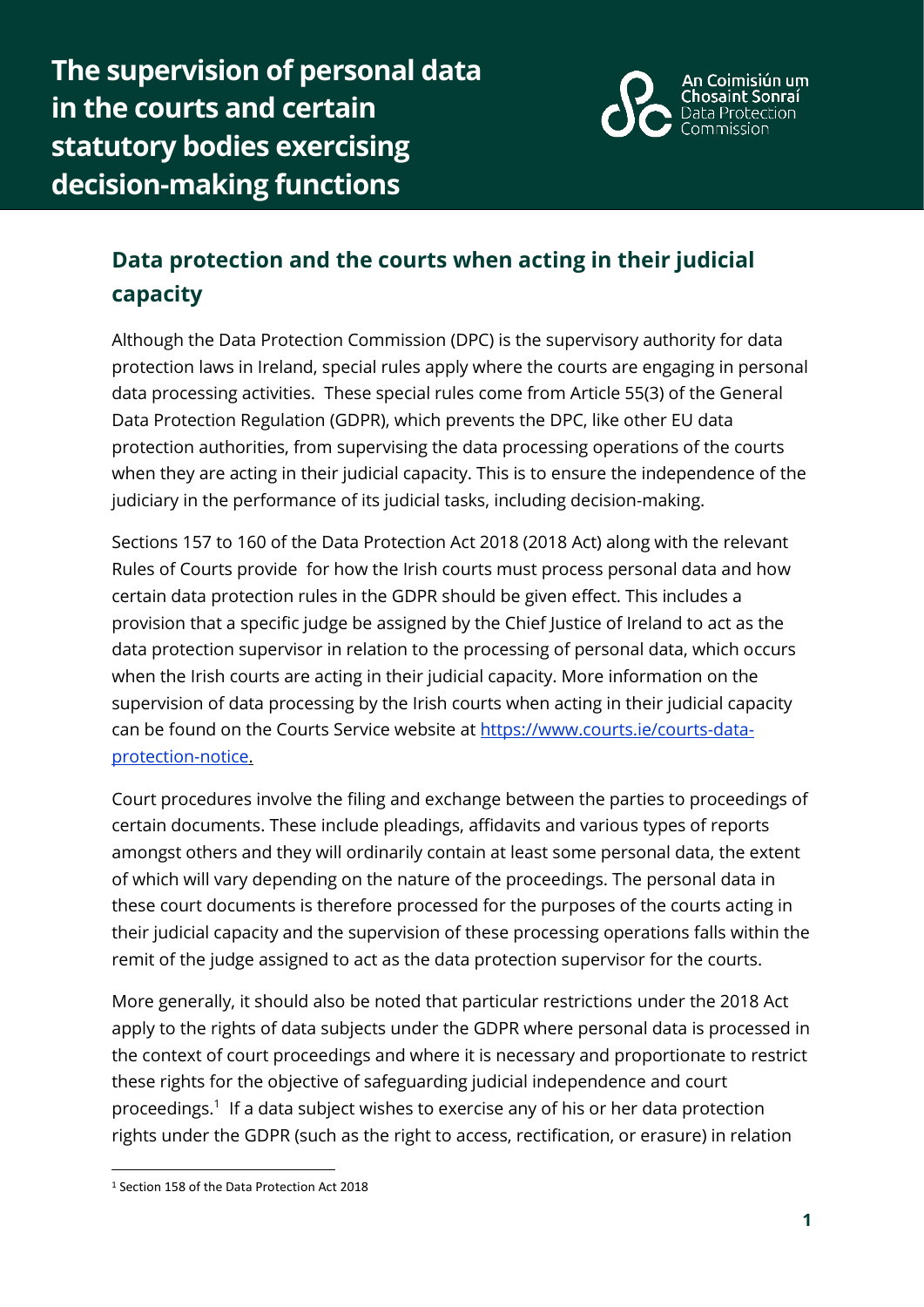to court documents or any other information which may be processed by the courts for the purposes of their judicial functions, these rights may be restricted where it is necessary and proportionate to do so in order to safeguard judicial independence and/or the court proceedings at issue. Furthermore, the 2018 Act allows for court rules to be made specifically restricting data subject rights in relation to personal data where it is being processed in the context of the courts acting in their judicial capacity. A number of different sets of court rules have been made in this regard. General information on these rules can be found on the Courts Service website (see the link above) while more detailed information on these rules is contained in the privacy statement for the Courts Service, under the heading "Your Rights", available at: [Data](https://www.courts.ie/data-protection-what-are-my-rights)  Protection - [What are my rights? | The Courts Service of Ireland](https://www.courts.ie/data-protection-what-are-my-rights)

**In any case which relates to the exercise of data subject rights, or the processing of personal data, in the context of the courts acting in their judicial capacity the DPC has no remit to deal with complaints concerning such matters and the appropriate avenue to raise those data protection issues is with the data protection supervisor for the courts.**

Examples of complaints where the DPC is not the competent authority for data protection issues:

- Complaints relating to access to, erasure or rectification of personal data contained in court records.
- Complaints seeking access to, rectification or erasure of personal data included in affidavits, pleadings or other documents put before the court.
- Complaints seeking access to, rectification or erasure of Court ordered reports (e.g. under Section 47 of the Family Law Act 1995 (as amended)).

## **Personal data processed in the context of the complaint handling, investigative and decision-making functions of statutory bodies**

The DPC remains the supervisory authority for the data processing operations of statutory bodies which have complaint handling, investigative and/or decision-making functions such as the Workplace Relations Commission or the Residential Tenancies Board. However, when the DPC is handling any complaints received from individuals concerning processing of personal data which is carried out in the context of an ongoing procedure or proceedings before such a statutory body, the DPC will take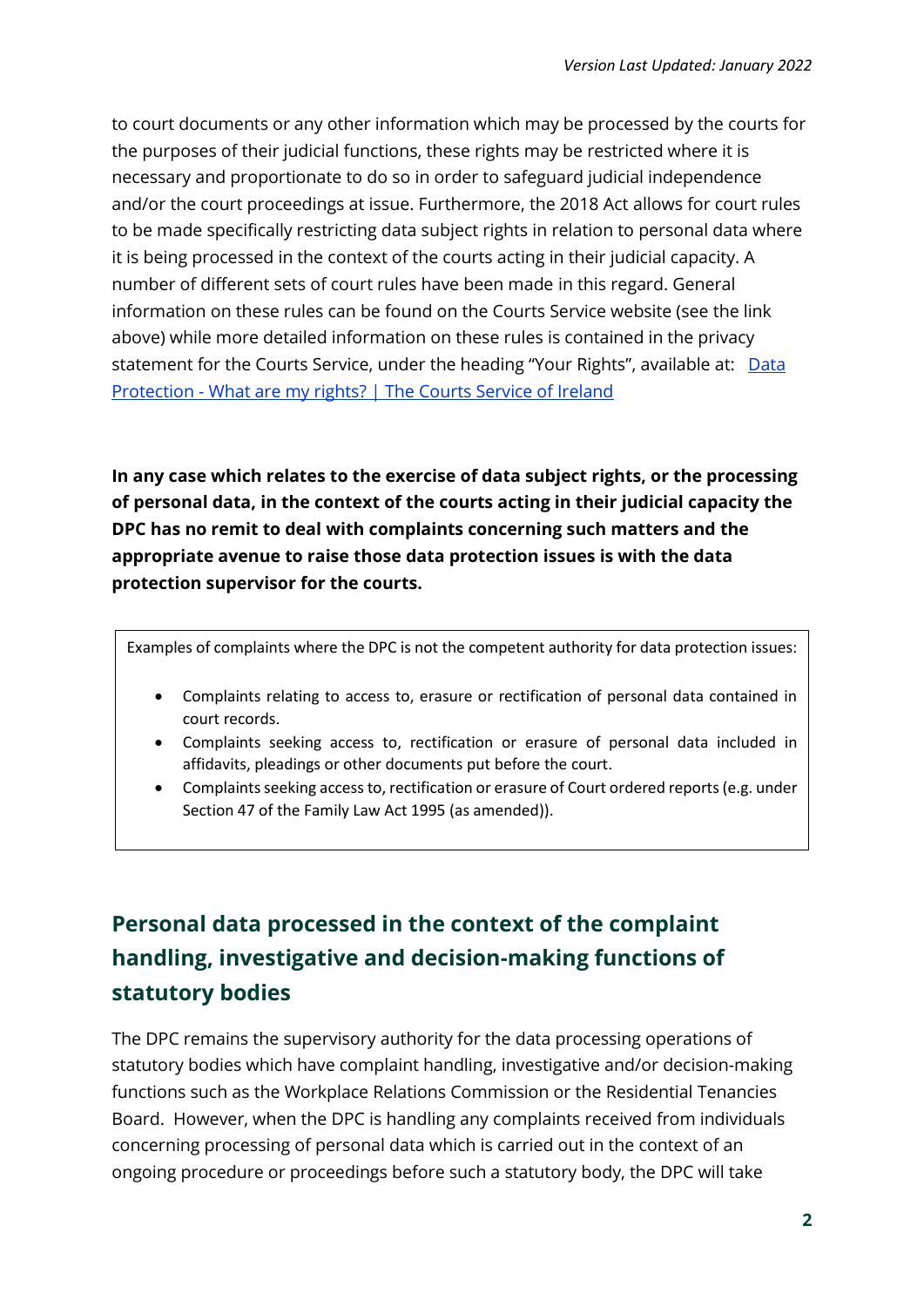account of restrictions which may be applied to the exercise of data subject rights under Section 60(3)(a)(iv) of the 2018 Act. Such restrictions may apply where necessary and proportionate having regard to the existence of any prospective or actual legal claim or proceedings or administrative procedure which is ongoing before the statutory body. In considering whether the rights of an individual under the GDPR may be lawfully restricted by the relevant data controller in such a context, the DPC will have particular regard to the public interest objective underpinning Section 60(3)(a)(iv). This is the public interest in ensuring that the statutory process (i.e. the procedure or proceedings undertaken by the relevant statutory body) in question is not prejudiced or interfered with such as would undermine the integrity and/or the progression of that statutory process.

While the DPC will carefully consider the particular circumstances of any given case, the DPC's general policy approach to complaints concerning personal data which is processed in the context of the complaint handling, investigative and/or decisionmaking functions of statutory bodies is that it will not examine data protection issues relating to material that is before such a statutory body while there is any ongoing complaint handling, investigative and/or decision making process. This general policy approach will apply irrespective of whether the decision-making body is the controller or whether the controller is a third party, including a lawyer representing another party to the process, or otherwise. Where such a statutory process is ongoing, any concern or complaint relating to a dispute as to the admissibility, veracity, accuracy, or source, amongst other things, of the personal data that is contained in material put before the statutory body in question should be raised directly with that statutory body in the first instance.

Complaints relating to personal data which are processed in the context of the complaint handling, investigative and/or decision-making functions of a statutory body may be handled by the DPC once the statutory process in question has concluded and the time for any appeal against the outcome of that process, if applicable, has expired. It is important to note that while the DPC could ultimately find infringements of the GDPR by such a statutory body or any party to the complaint handling, investigative and/or decision-making process in question, in such an event, the DPC has no jurisdiction to interfere with the findings of such a body.

This policy approach is grounded in the DPC's Regulatory Strategy 2022 -2027 and reflects the DPC's assessment of the most appropriate way to handle complaints of this nature having regard to the risks posed to data subjects by processing of their personal data by such statutory bodies, weighed against the public interest in ensuring the independence and proper functioning of such statutory bodies and the integrity of their processes.